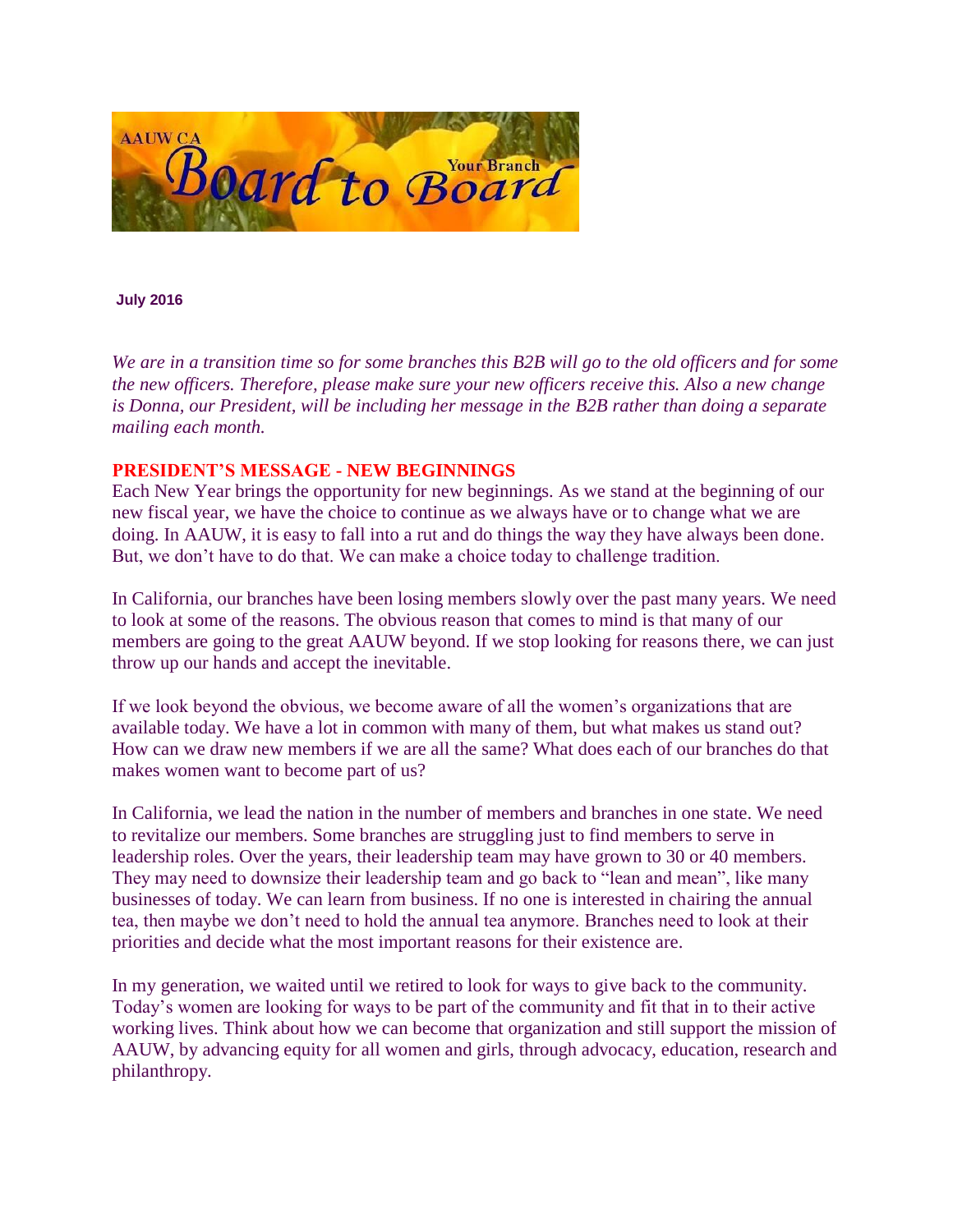I challenge you to make our California branches more vital and effective in this new year. Look for your unique qualities and "market" them. **Donna Mertens**, President, [statepresident@aauw-ca.org](mailto:statepresident@aauw-ca.org)

## **FINANCE - Good News!**

After working with our insurance broker and provider, AAUW California was able to reduce the cost of insurance for our 2016-2017 fiscal year to less than we paid for only 10 months coverage for the 2015-2016 year. For budgeting purposes, the cost of insurance will be your 2/1/2016 Headcount, previously provided by AAUW National, and multiplied by \$3.08. Your actual bill may vary, but not significantly. Any additional coverage requested will also be billed and is available by contacting me directly.

In August 2016, your branch will receive its bill for its share of the liability insurance, the AAUW Fund assessment, and any requested additional coverage. As AAUW California must pay our insurance broker and provider in full in early July, I request that you pay this bill immediately or no later than 30 days from receipt.

### *Treasurers:* Mailing your state dues?

National made a mistake and included our CFO's home address as the one to mail your state dues. Please mail the state dues to our office: AAUW California, 1331 Garden Hwy, Suite 100, Sacramento, CA 95833 **Patricia (Pat) A Ferrer**, AAUW CA CFO, [cfo@aauw-ca.org](mailto:cfo@aauw-ca.org)

# **COMMUNICATIONS COMMITTEE**

### **Website updates**

We still need you! The Communications Committee is embarking on a large project to refresh our website this year.

How can you help?

- Give us feedback: Watch your email for a very short survey about how you use the website; what you like and what you think can be improved. We'll use this feedback as we design our new look and feel.
- Work with the team: Want a more active role? Join the Communications Committee and be part of the design process. Complete a committee application by clicking **[HERE](http://aauw-ca.org/Assets/resources/AAUWCACommitteeVitaForm.pdf)** or contact me at [Sandi.Gabe@hotmail.com](mailto:Sandi.Gabe@hotmail.com.)

### **Board Officer Report (BOR) – There's still time. Extended deadline! July 31st!**

It's important that you complete the CA State Board Officer Report as it's used to create jobspecific emailing lists, the annual directory and labels for print mailings to branch leaders. *Can't remember how?* Instructions can be found on our website or by clicking HERE.

*Can't remember your login?* Contact Kim Wilber (Monday – Thursday, 8 am – 2:30 pm) at [office@aauw-ca.org](mailto:office@aauw-ca.org) or [916-448-7795.](tel:916-448-7795)

### **Directories**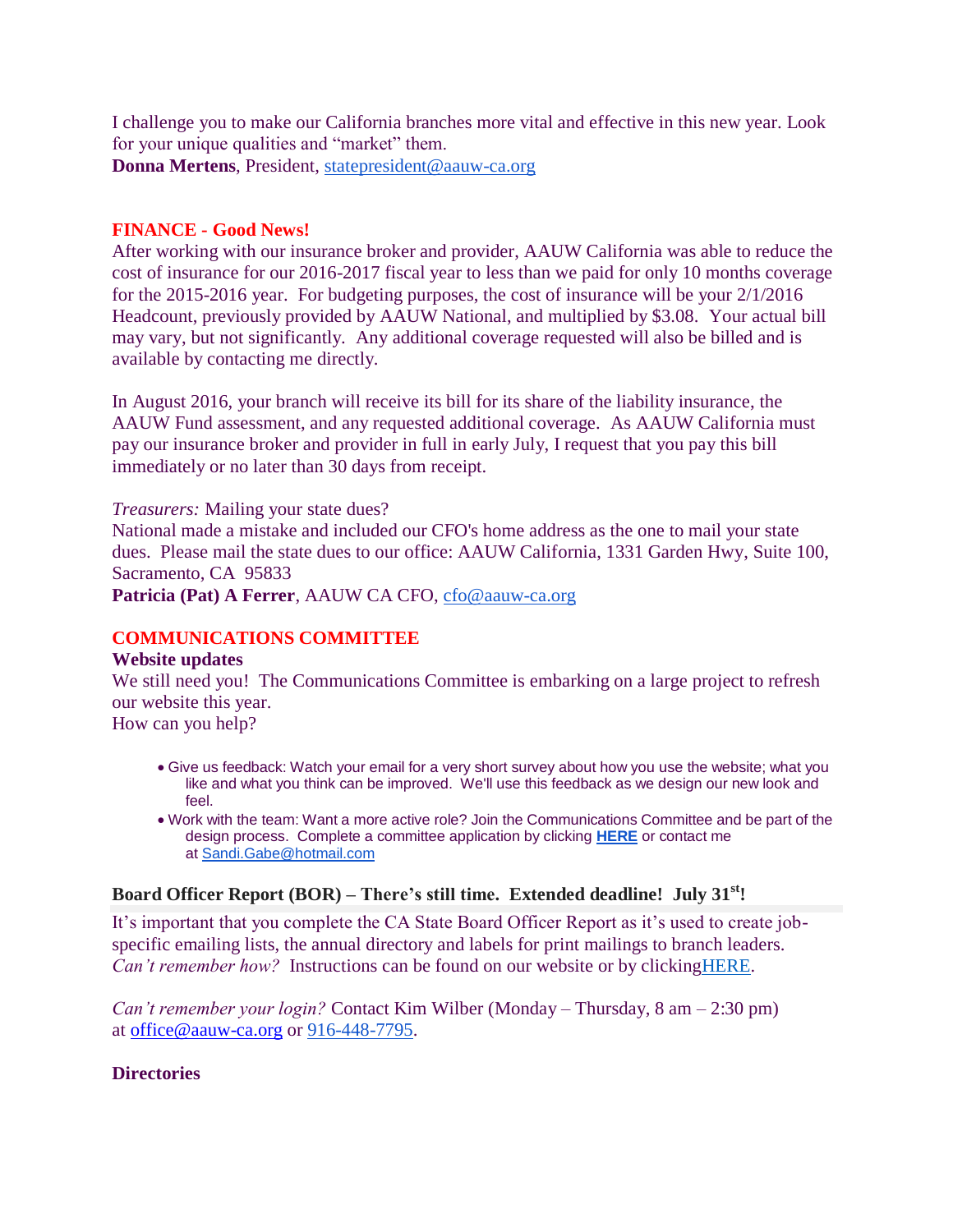To improve the quality of information in our state directory we'll be confirming the information that you enter in the BOR to uncover any typos or missing information. Each leader will receive an email with a copy of their entry and a link to update any incorrect information. As you create your branch directories, consider including information about the National and State websites:

- [AAUW.ORG](http://aauw.org/) our national website.
- [AAUW-CA.ORG](http://aauw-ca.org/) our state website. Some areas are password protected:
	- o Members only user name: member

o Members only password: aauwca

**Sandi Gabe**, AAUW CA Communications Chair – [Sandi.Gabe@hotmail.com](mailto:Sandi.Gabe@hotmail.com)

## **BRANCH SUPPORT COMMITTEE**

Greetings! I'm Ainsley Nies, a new 2016-2018 AAUW CA Director, and Chair of the Branch Support Committee. I've spent the last couple of months engaging with new IBC Chairs and recruiting Branch Liaisons to build our state-wide network for branch support. I'm happy to report that we now have about 90% of branches covered! I will be the support contact for the uncovered branches/IBCs until a local contact is established.

Branch Support contact information on the AAUW CA website will be updated in late July. In the meantime, feel free to get it touch [\(branch@aauw-ca.org\)](mailto:branch@aauw-ca.org) if you have any questions or concerns.

**Convention Follow Up** – Have you seen the Convention video on the AAUW CA website home page? For a short overview, do take a look.

Let members know that if they forgot to hand in their Convention Evaluation form (different from the Workshop Evaluation) they can still turn one in. This feedback will help to make future conventions as relevant and enjoyable as possible. The form can be downloaded from the Convention 2016 page **[HERE](http://www.aauw-ca.org/index.cfm?go=pages.view&parent=462&pagesid=462)**. The Convention page is also where you will find a video version of the 2016 SnapShots, a video compilation of notes from the Open Space sessions and session presentations.

**Ainsley Nies**, Chair of the Branch Support Committee, [branch@aauw-ca.org](mailto:branch@aauw-ca.org)

### **AAUW FUND**

As you plan your programs for the upcoming year, please keep in mind that the Fund luncheons will be October  $23<sup>rd</sup>$  in Seal Beach and October  $29<sup>th</sup>$  in Danville. This is an excellent opportunity for your branch members to meet Fellowship and Grant recipients and perhaps choose a speaker for one of your branch meetings. Please share this information with your branch members.

All of the Fund forms on the AAUW CA Fund website page have been updated and there is more information to help AAUW Fund V.P.s do their jobs.